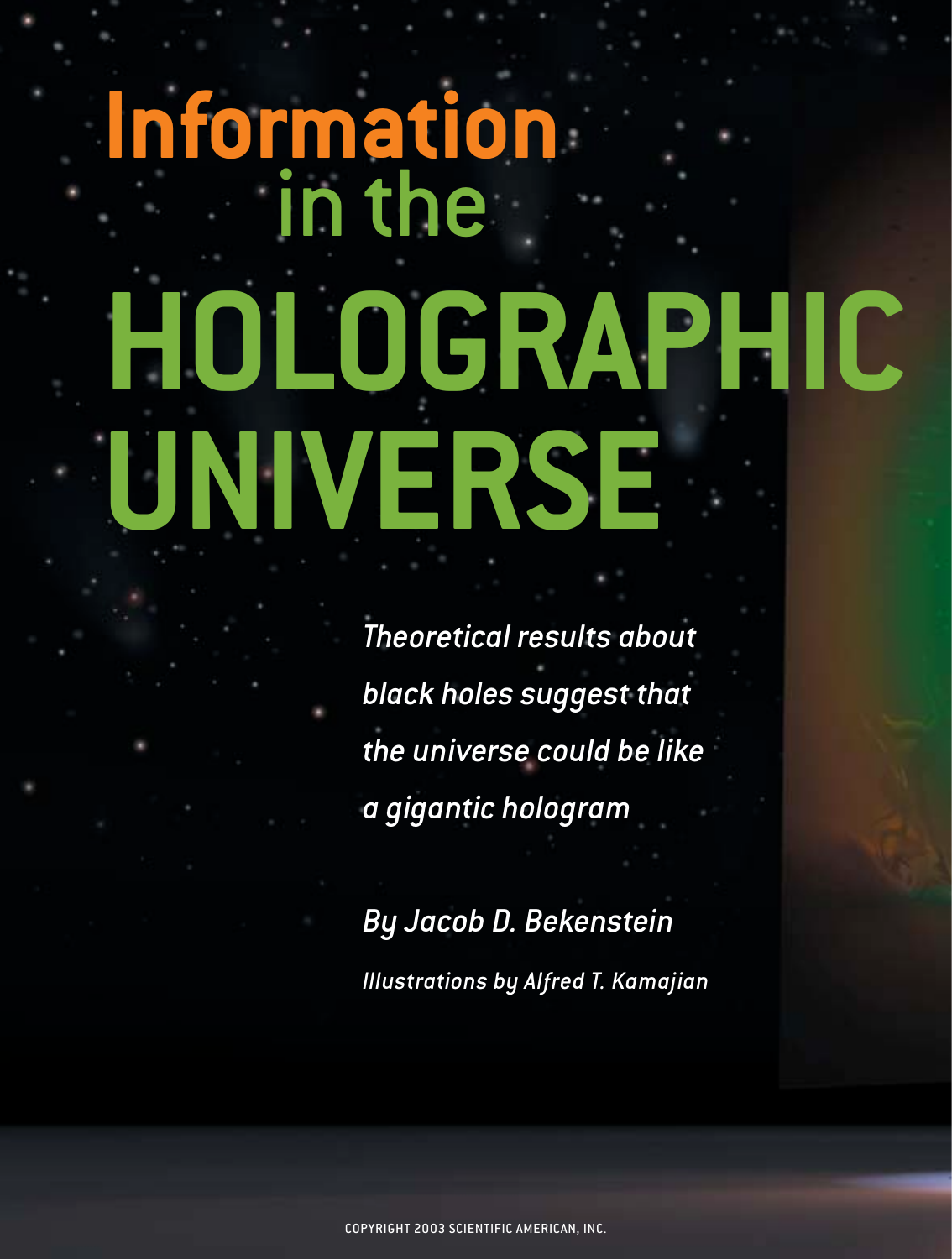

## Ask anybody what the physical world is made of, and you are likely to be told "matter and energy."

Yet if we have learned anything from engineering, biology and physics, information is just as crucial an ingredient. The robot at the automobile factory is supplied with metal and plastic but can make nothing useful without copious instructions telling it which part to weld to what and so on. A ribosome in a cell in your body is supplied with amino acid building blocks and is powered by energy released by the conversion of ATP to ADP, but it can synthesize no proteins without the information brought to it from the DNA in the cell's nucleus. Likewise, a century of developments in physics has taught us that information is a crucial player in physical systems and processes. Indeed, a current trend, initiated by John A. Wheeler of Princeton University, is to regard the physical world as made of information, with energy and matter as incidentals.

This viewpoint invites a new look at venerable questions. The information storage capacity of devices such as hard disk drives has been increasing by leaps and bounds. When will such progress halt? What is the ultimate information capacity of a device that weighs, say, less than a gram and can fit inside a cubic centimeter (roughly the size of a computer chip)? How much information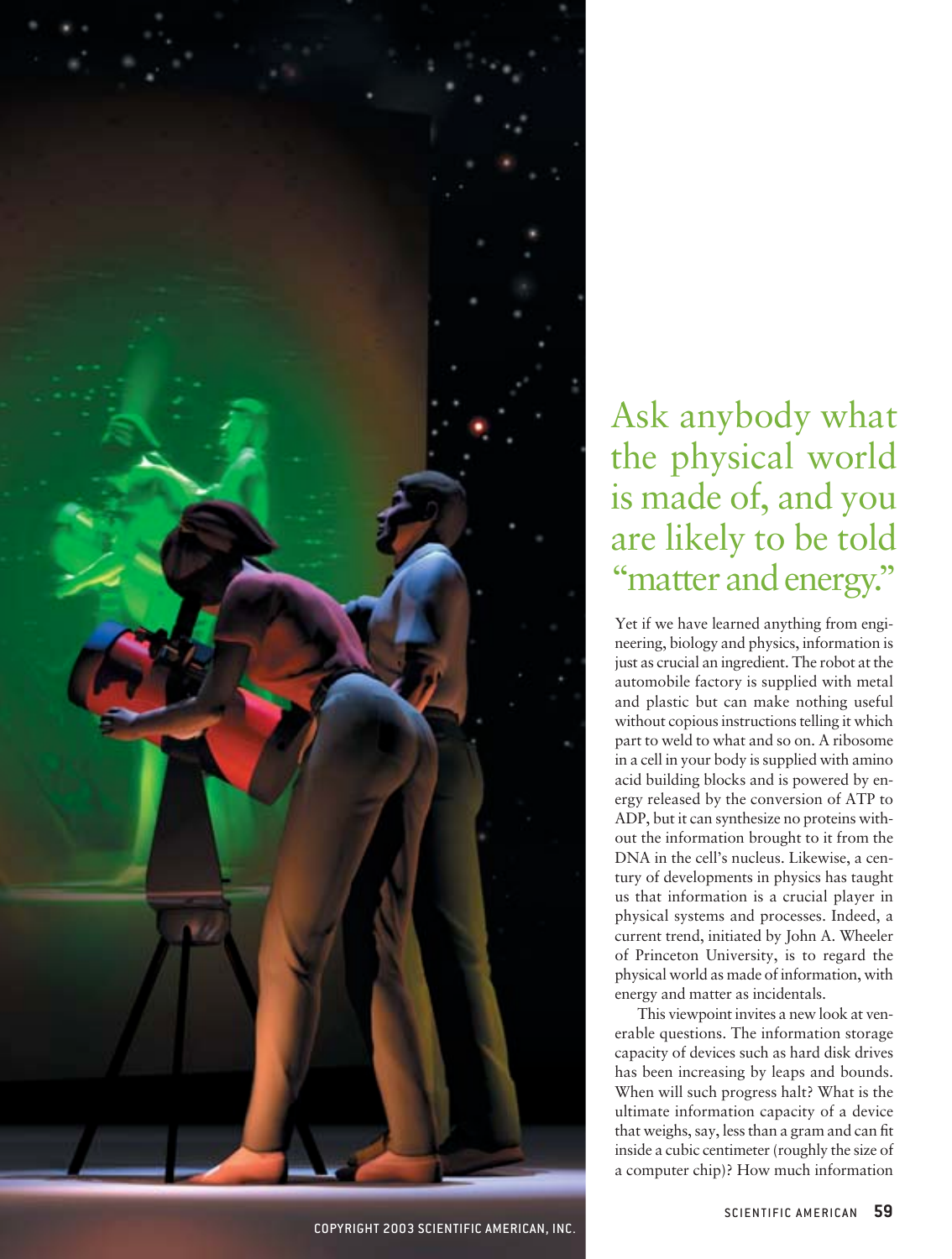does it take to describe a whole universe? Could that description fit in a computer's memory? Could we, as William Blake memorably penned, "see the world in a grain of sand," or is that idea no more than poetic license?

Remarkably, recent developments in theoretical physics answer some of these questions, and the answers might be important clues to the ultimate theory of reality. By studying the mysterious properties of black holes, physicists have deduced absolute limits on how much information a region of space or a quantity of matter and energy can hold. Related results suggest that our universe, which we perceive to have three spatial dimensions, might instead be "written" on a two-dimensional surface, like a hologram. Our everyday perceptions of the world as three-dimensional would then be either a profound illusion or merely one of two alternative ways of viewing reality. A grain of sand may not encompass our world, but a flat screen might.

#### **A Tale of Two Entropies**

FORMAL INFORMATION theory originated in seminal 1948 papers by American applied mathematician Claude E. Shannon, who introduced today's most widely used measure of information content: entropy. Entropy had long been a central concept of thermodynamics, the branch of physics dealing with heat. Thermodynamic entropy is popularly described as the disorder in a physical system. In 1877 Austrian physicist Ludwig Boltzmann characterized it more precisely in terms of the number of distinct microscopic states that the particles composing a chunk of matter could be in while still looking like the same macroscopic chunk of matter. For example, for the air in the room around you, one would count all the ways that the individual gas molecules could be distributed in the room and all the ways they could be moving.

When Shannon cast about for a way to quantify the information contained in, say, a message, he was led by logic to a formula with the same form as Boltzmann's. The Shannon entropy of a message is the number of binary digits, or bits, needed to encode it. Shannon's entropy does not enlighten us about the value of information, which is highly dependent on context. Yet as an objective measure of quantity of information, it has been enormously useful in science and technology. For instance, the design of every modern communications device—from cellular phones to modems to compactdisc players—relies on Shannon entropy.

Thermodynamic entropy and Shannon entropy are conceptually equivalent: the number of arrangements that are counted by Boltzmann entropy reflects the amount of Shannon information one would need to implement any particular arrangement. The two entropies have two salient differences, though. First, the thermodynamic entropy used by a chemist or a refrigeration engineer is expressed in units of energy divided by temperature, whereas the Shannon entropy used by a communications engineer is in bits, essentially dimensionless. That difference is merely a matter of convention.

## Overview/*The World as a Hologram*

- An astonishing theory called the holographic principle holds that the universe is like a hologram: just as a trick of light allows a fully three-dimensional image to be recorded on a flat piece of film, our seemingly three-dimensional universe could be completely equivalent to alternative quantum fields and physical laws "painted" on a distant, vast surface.
- $\blacksquare$  The physics of black holes—immensely dense concentrations of mass—provides a hint that the principle might be true. Studies of black holes show that, although it defies common sense, the maximum entropy or information content of any region of space is defined not by its volume but by its surface area.
- $\blacksquare$  Physicists hope that this surprising finding is a clue to the ultimate theory of reality.

Even when reduced to common units, however, typical values of the two entropies differ vastly in magnitude. A silicon microchip carrying a gigabyte of data, for instance, has a Shannon entropy of about  $10^{10}$  bits (one byte is eight bits), tremendously smaller than the chip's thermodynamic entropy, which is about  $10^{23}$ bits at room temperature. This discrepancy occurs because the entropies are computed for different degrees of freedom. A degree of freedom is any quantity that can vary, such as a coordinate specifying a particle's location or one component of its velocity. The Shannon entropy of the chip cares only about the overall state of each tiny transistor etched in the silicon crystal—the transistor is on or off; it is a 0 or a 1—a single binary degree of freedom. Thermodynamic entropy, in contrast, depends on the states of all the billions of atoms (and their roaming electrons) that make up each transistor. As miniaturization brings closer the day when each atom will store one bit of information for us, the useful Shannon entropy of the state-of-the-art microchip will edge closer in magnitude to its material's thermodynamic entropy. When the two entropies are calculated for the same degrees of freedom, they are equal.

What are the ultimate degrees of freedom? Atoms, after all, are made of electrons and nuclei, nuclei are agglomerations of protons and neutrons, and those in turn are composed of quarks. Many physicists today consider electrons and quarks to be excitations of superstrings, which they hypothesize to be the most fundamental entities. But the vicissitudes of a century of revelations in physics warn us not to be dogmatic. There could be more levels of structure in our universe than are dreamt of in today's physics.

One cannot calculate the ultimate information capacity of a chunk of matter or, equivalently, its true thermodynamic entropy, without knowing the nature of the ultimate constituents of matter or of the deepest level of structure, which I shall refer to as level X. (This ambiguity causes no problems in analyzing practical thermodynamics, such as that of car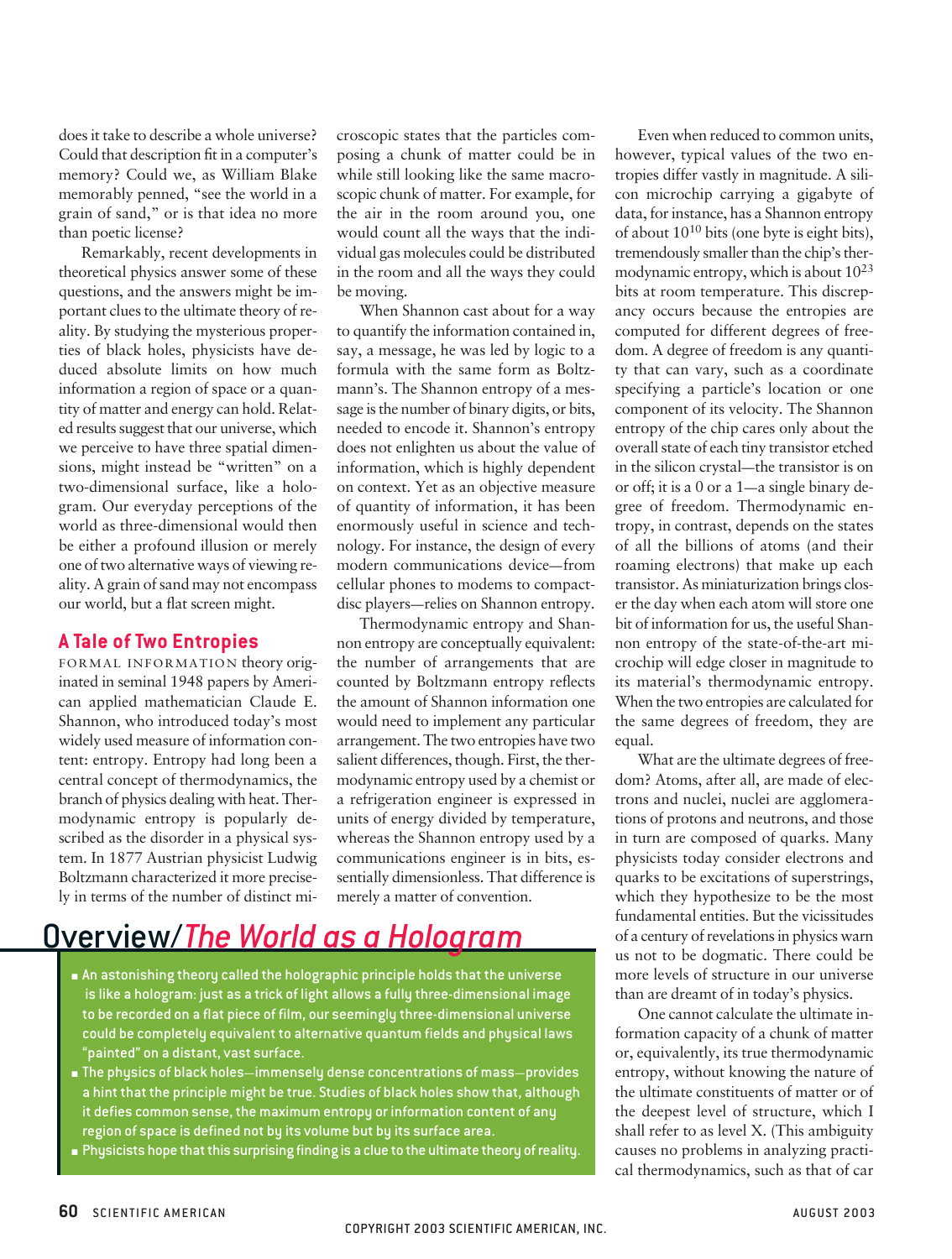

which even light cannot escape the gravity of the hole. Specifically, a hole with a horizon spanning *A* Planck areas has *<sup>A</sup>* ⁄4 units of entropy. (The Planck area, approximately 10–66 square centimeter, is the fundamental quantum unit of area determined by the strength of gravity, the speed of light and the size of quanta.) Considered as information, it is as if the entropy were written on the event horizon, with each bit (each digital 1 or 0) corresponding to four Planck areas.

engines, for example, because the quarks within the atoms can be ignored—they do not change their states under the relatively benign conditions in the engine.) Given the dizzying progress in miniaturization, one can playfully contemplate a day when quarks will serve to store information, one bit apiece perhaps. How much information would then fit into our one-centimeter cube? And how much if we harness superstrings or even deeper, yet undreamt of levels? Surprisingly, developments in gravitation physics in the past three decades have supplied some clear answers to what seem to be elusive questions.

#### **Black Hole Thermodynamics**

A CENTRAL PLAYER in these developments is the black hole. Black holes are a consequence of general relativity, Albert Einstein's 1915 geometric theory of gravitation. In this theory, gravitation arises from the curvature of spacetime, which makes objects move as if they were pulled by a force. Conversely, the curvature is

caused by the presence of matter and energy. According to Einstein's equations, a sufficiently dense concentration of matter or energy will curve spacetime so extremely that it rends, forming a black hole. The laws of relativity forbid anything that went into a black hole from coming out again, at least within the classical (nonquantum) description of the physics. The point of no return, called the event horizon of the black hole, is of crucial importance. In the simplest case, the horizon is a sphere, whose surface area is larger for more massive black holes.

It is impossible to determine what is inside a black hole. No detailed information can emerge across the horizon and escape into the outside world. In disappearing forever into a black hole, however, a piece of matter does leave some traces. Its energy (we count any mass as energy in accordance with Einstein's *E* =  $mc<sup>2</sup>$ ) is permanently reflected in an increment in the black hole's mass. If the matter is captured while circling the hole, its associated angular momentum is added to the black hole's angular momentum. Both the mass and angular momentum of a black hole are measurable from their effects on spacetime around the hole. In this way, the laws of conservation of energy and angular momentum are upheld by black holes. Another fundamental law, the second law of thermodynamics, appears to be violated.

The second law of thermodynamics summarizes the familiar observation that most processes in nature are irreversible: a teacup falls from the table and shatters, but no one has ever seen shards jump up of their own accord and assemble into a teacup. The second law of thermodynamics forbids such inverse processes. It states that the entropy of an isolated physical system can never decrease; at best, entropy remains constant, and usually it increases. This law is central to physical chemistry and engineering; it is arguably the physical law with the greatest impact outside physics.

As first emphasized by Wheeler, when matter disappears into a black hole, its entropy is gone for good, and the second law seems to be transcended, made irrelevant. A clue to resolving this puzzle came in 1970, when Demetrious Christodoulou, then a graduate student of Wheeler's at Princeton, and Stephen W. Hawking of the University of Cambridge independently proved that in various processes, such as black hole mergers, the total area of the event horizons never decreases. The analogy with the tendency of entropy to increase led me to propose in 1972 that a black hole has entropy proportional to

*JACOB D. BEKENSTEIN* has contributed to the foundation of black hole thermodynamics and to other aspects of the connections between information and gravitation. He is Polak Professor of Theoretical Physics at the Hebrew University of Jerusalem, a member of the Israel Academy of Sciences and Humanities, and a recipient of the Rothschild Prize. Bekenstein dedicates this article to John Archibald Wheeler (his Ph.D. supervisor 30 years ago). Wheeler belongs to the third generation of Ludwig Boltzmann's students: Wheeler's Ph.D. adviser, Karl Herzfeld, was a student of Boltzmann's student Friedrich Hasenöhrl.

*THE AUTHOR*

THE AUTHOR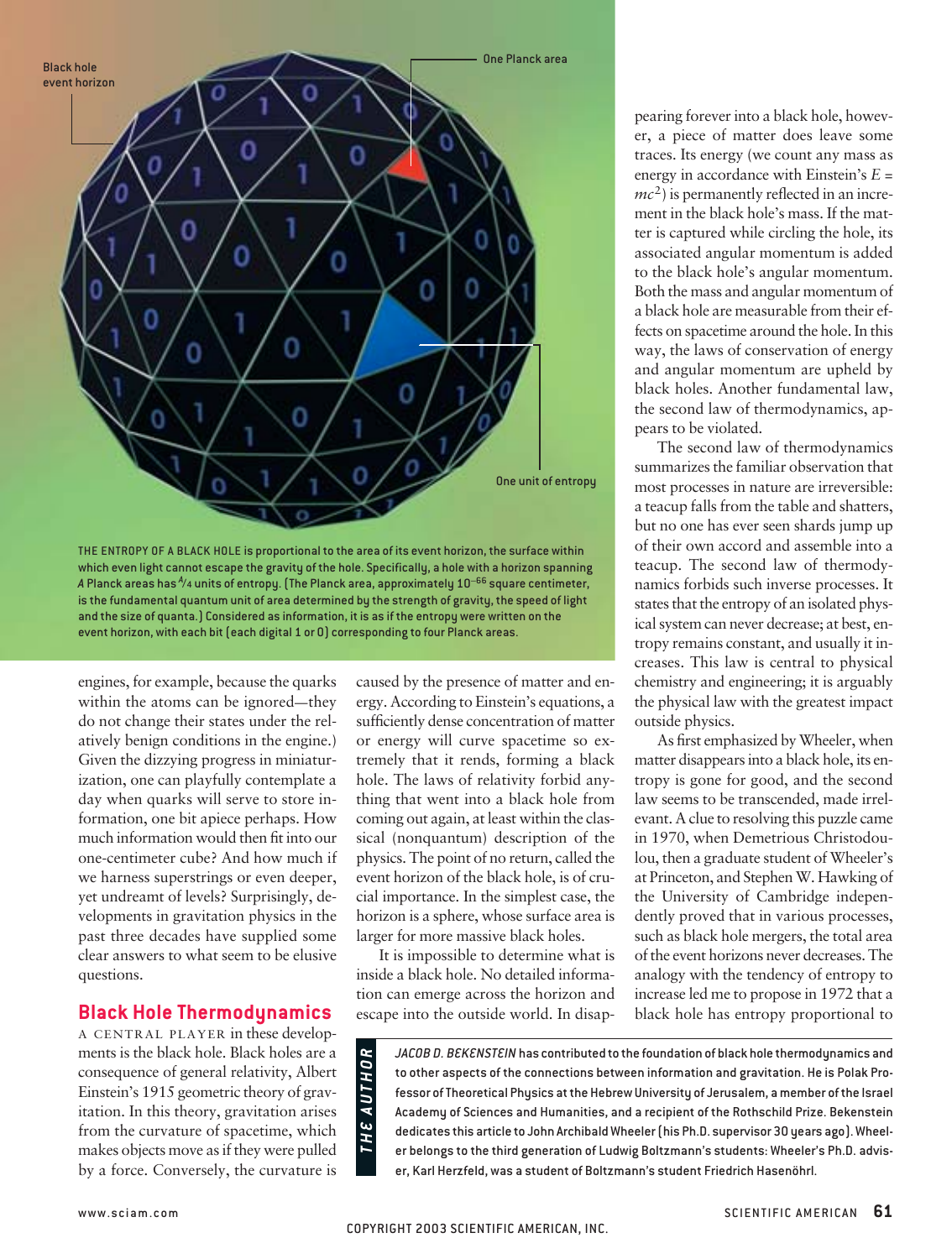the area of its horizon [*see illustration on preceding page*]. I conjectured that when matter falls into a black hole, the increase in black hole entropy always compensates or overcompensates for the "lost" entropy of the matter. More generally, the sum of black hole entropies and the ordinary entropy outside the black holes cannot decrease. This is the generalized second law—GSL for short.

The GSL has passed a large number of stringent, if purely theoretical, tests. When a star collapses to form a black hole, the black hole entropy greatly exceeds the star's entropy. In 1974 Hawking demonstrated that a black hole spontaneously emits thermal radiation, now

known as Hawking radiation, by a quantum process [see "The Quantum Mechanics of Black Holes," by Stephen W. Hawking; SCIENTIFIC AMERICAN, January 1977]. The Christodoulou-Hawking theorem fails in the face of this phenomenon (the mass of the black hole, and therefore its horizon area, decreases), but the GSL copes with it: the entropy of the emergent radiation more than compensates for the decrement in black hole entropy, so the GSL is preserved. In 1986 Rafael D. Sorkin of Syracuse University exploited the horizon's role in barring information inside the black hole from influencing affairs outside to show that the GSL (or something very similar to it) must be valid for any conceivable process that black holes undergo. His deep argument makes it clear that the entropy entering the GSL is that calculated down to level X, whatever that level may be.

Hawking's radiation process allowed him to determine the proportionality constant between black hole entropy and horizon area: black hole entropy is precisely one quarter of the event horizon's area measured in Planck areas. (The Planck length, about  $10^{-33}$  centimeter, is the fundamental length scale related to gravity and quantum mechanics. The Planck area is its square.) Even in thermodynamic terms, this is a vast quantity of entropy. The entropy of a black hole



### LIMITS ON INFORMATION DENSITY

THE THERMODYNAMICS OF BLACK HOLES allows one to deduce limits on the density of entropy or information in various circumstances.

The holographic bound defines how much information can be contained in a specified region of space. It can be derived by considering a roughly spherical distribution of matter that is contained within a surface of area *A*. The matter is induced to collapse to form a black hole (*a*). The black hole's area must be smaller than *A*, so its entropy must be less than *<sup>A</sup>* ⁄4 [*see illustration on preceding page*]. Because entropy cannot decrease, one infers that the original distribution of matter also must carry less than *<sup>A</sup>* ⁄4 units of entropy or information. This result—that the maximum information content of a region of space is fixed by its area—defies the commonsense expectation that the capacity of a region should depend on its volume.

The universal entropy bound defines how much information can be carried by a mass *m* of diameter *d*. It is derived by imagining that a capsule of matter is engulfed by a black hole not much wider than it (*b*). The increase in the black hole's size places a limit on how much entropy the capsule could have contained. This limit is tighter than the holographic bound, except when the capsule is almost as dense as a black hole (in which case the two bounds are equivalent).

The holographic and universal information bounds are far beyond the data storage capacities of any current technology, and they greatly exceed the density of information on chromosomes and the thermodynamic entropy of water (*c*). —*J.D.B.*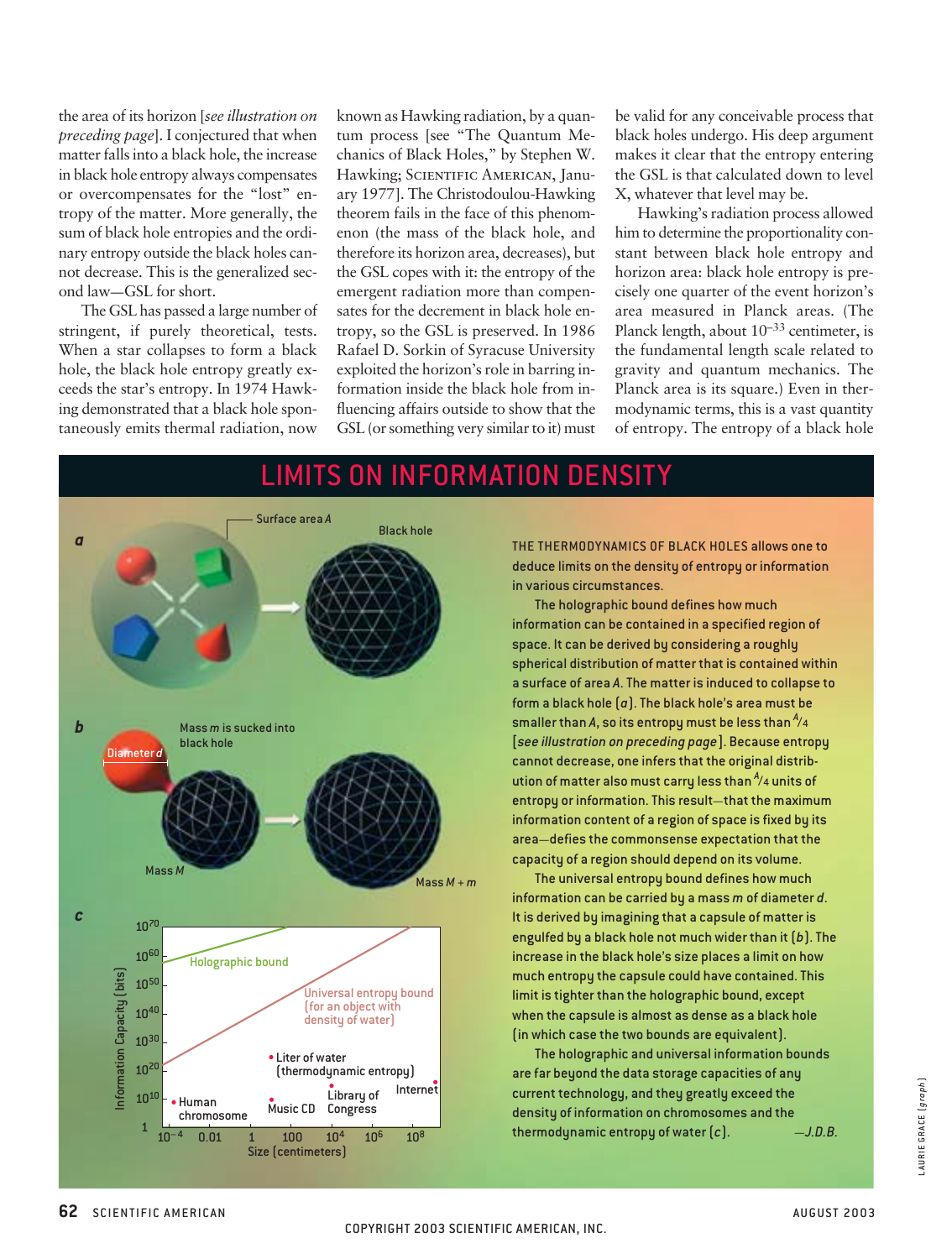THE INFORMATION CONTENT of a pile of computer chips increases in proportion with the number of chips or, equivalently, the volume they occupy. That simple rule must break down for a large enough pile of chips because eventually the information would exceed the holographic bound, which depends on the surface area, not the volume. The "breakdown" occurs when the immense pile of chips collapses to form a black hole.

one centimeter in diameter would be about  $10^{66}$  bits, roughly equal to the thermodynamic entropy of a cube of water 10 billion kilometers on a side.

#### **The World as a Hologram**

THE GSL ALLOWS US to set bounds on the information capacity of any isolated physical system, limits that refer to the information at all levels of structure down to level X. In 1980 I began studying the first such bound, called the universal entropy bound, which limits how much entropy can be carried by a specified mass of a specified size [*see box on opposite page*]. A related idea, the holographic bound, was devised in 1995 by Leonard Susskind of Stanford University. It limits how much entropy can be contained in matter and energy occupying a specified volume of space.

In his work on the holographic bound, Susskind considered any approximately spherical isolated mass that is not itself a black hole and that fits inside a closed surface of area *A*. If the mass can collapse to a black hole, that hole will end up with a horizon area smaller than *A*. The black hole entropy is therefore smaller than *A*⁄ 4. According to the GSL, the entropy of the system cannot decrease, so the mass's original entropy cannot have been bigger than  $A/4$ . It follows that the entropy of an isolated physical system with boundary area *A* is necessarily less than *A*⁄ 4. What if the mass does not spontaneously collapse? In 2000 I showed that a tiny black hole can be used to convert the system to a black hole not much different from the one in Susskind's argument. The bound is therefore independent of the constitution of the system or of the nature of level X. It just depends on the GSL.

We can now answer some of those elusive questions about the ultimate limits of information storage. A device measuring a centimeter across could in principle hold up to 1066 bits—a mind-boggling amount. The visible universe contains at least  $10^{100}$ bits of entropy, which could in principle be packed inside a sphere a tenth of a light-year across. Estimating the entropy of the universe is a difficult problem, however, and much larger numbers, requiring a sphere almost as big as the universe itself, are entirely plausible.

But it is another aspect of the holographic bound that is truly astonishing. Namely, that the maximum possible entropy depends on the boundary area instead of the volume. Imagine that we are piling up computer memory chips in a big heap. The number of transistors—the total data storage capacity—increases with the volume of the heap. So, too, does the total thermodynamic entropy of all the chips. Remarkably, though, the theoretical ultimate information capacity of the space occupied by the heap increases only with the surface area. Because volume increases more rapidly than surface area, at some point the entropy of all the chips would exceed the holographic bound. It would seem that either the GSL or our commonsense ideas of entropy and information capacity must fail. In fact, what fails is the pile itself: it would collapse under its own gravity and form a black hole before that impasse was reached. Thereafter each additional memory chip would

increase the mass and surface area of the black hole in a way that would continue to preserve the GSL.

This surprising result—that information capacity depends on surface area has a natural explanation if the holographic *principle* (proposed in 1993 by Nobelist Gerard 't Hooft of the University of Utrecht in the Netherlands and elaborated by Susskind) is true. In the everyday world, a hologram is a special kind of photograph that generates a full three-dimensional image when it is illuminated in the right manner. All the information describing the 3-D scene is encoded into the pattern of light and dark areas on the two-dimensional piece of film, ready to be regenerated. The holographic principle contends that an analogue of this visual magic applies to the full physical description of any system occupying a 3-D region: it proposes that another physical theory defined only on the 2-D boundary of the region completely describes the 3-D physics. If a 3-D system can be fully described by a physical theory operating solely on its 2-D boundary, one would expect the information content of the system not to exceed that of the description on the boundary.

#### **A Universe Painted on Its Boundary**

CAN WE APPLY the holographic principle to the universe at large? The real universe is a 4-D system: it has volume and extends in time. If the physics of our universe is holographic, there would be an alternative set of physical laws, operating on a 3-D boundary of spacetime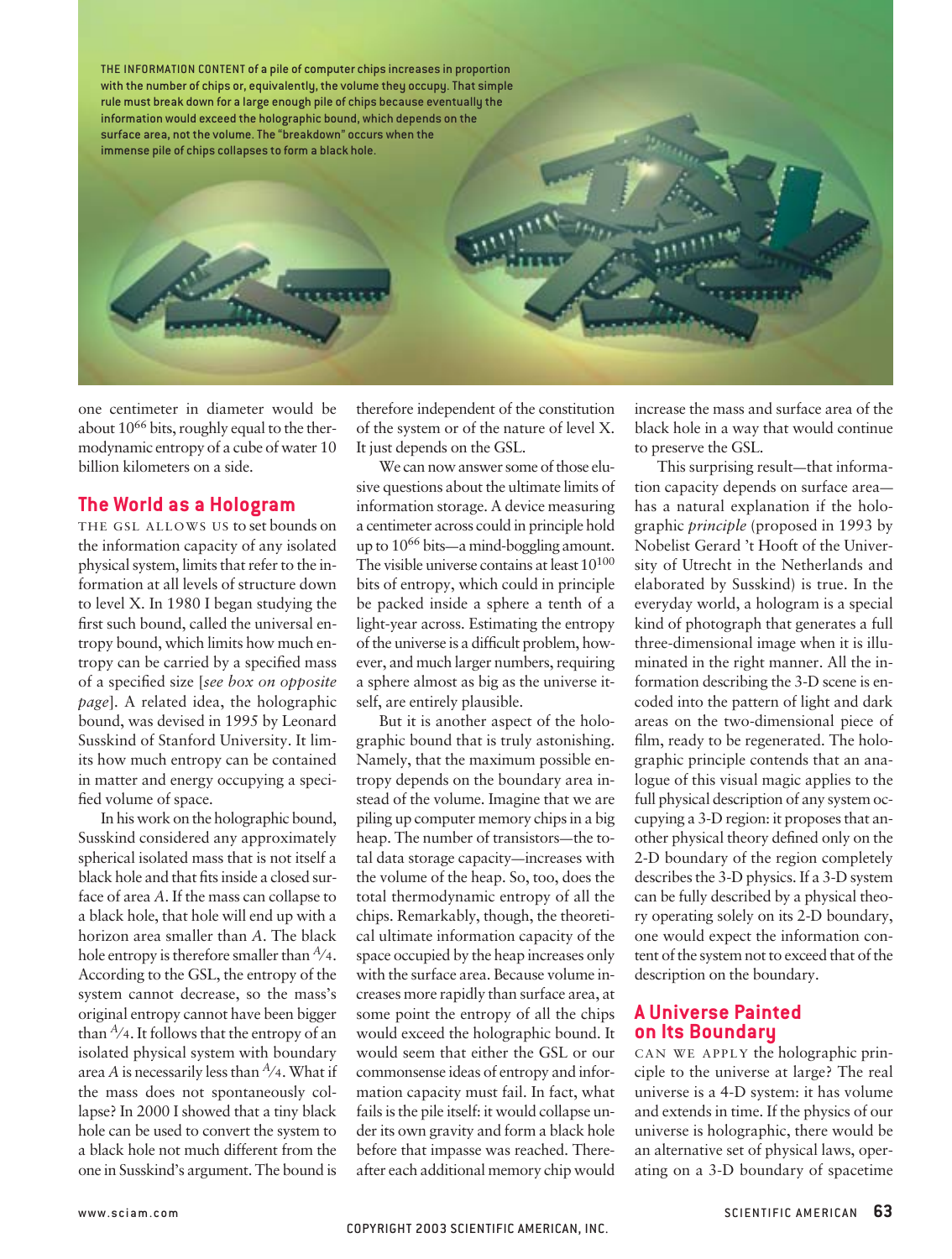## A HOLOGRAPHIC SPACETIME

TWO UNIVERSES of different dimension and obeying disparate physical laws are rendered completely equivalent by the holographic principle. Theorists have demonstrated this principle mathematically for a specific type of five-dimensional spacetime ("anti–de Sitter") and its four-dimensional boundary. In effect, the 5-D universe is recorded like a hologram on the 4-D surface at its periphery. Superstring theory rules in the 5-D spacetime, but a so-called conformal field theory of point particles operates on the 4-D hologram. A black hole in the 5-D spacetime is equivalent to hot radiation on the hologram—for example, the hole and the radiation have the same entropy even though the physical origin of the entropy is completely different for each case. Although these two descriptions of the universe seem utterly unalike, no experiment could distinguish between them, even in principle. —*J.D.B.*



somewhere, that would be equivalent to our known 4-D physics. We do not yet know of any such 3-D theory that works in that way. Indeed, what surface should we use as the boundary of the universe? One step toward realizing these ideas is to study models that are simpler than our real universe.

A class of concrete examples of the holographic principle at work involves so-called anti–de Sitter spacetimes. The original de Sitter spacetime is a model universe first obtained by Dutch astronomer Willem de Sitter in 1917 as a solution of Einstein's equations, including the repulsive force known as the cosmological constant. De Sitter's spacetime is empty, expands at an accelerating rate and is very highly symmetrical. In 1997 astronomers studying distant supernova explosions concluded that our universe now expands in an accelerated fashion and will probably become increasingly like a de Sitter spacetime in the future. Now, if the repulsion in Einstein's equations is changed to attraction, de Sitter's solution turns into the anti–de Sitter spacetime, which has equally as much symmetry. More important for the holographic concept, it possesses a boundary, which is located "at infinity" and is a lot like our everyday spacetime.

Using anti–de Sitter spacetime, theorists have devised a concrete example of the holographic principle at work: a universe described by superstring theory functioning in an anti–de Sitter spacetime is completely equivalent to a quantum field theory operating on the boundary of that spacetime [*see box above*]. Thus, the full majesty of superstring theory in an anti–de Sitter universe is painted on the boundary of the universe. Juan Maldacena, then at Harvard University, first conjectured such a relation in 1997 for the 5-D anti–de Sitter case, and it was later confirmed for many situations by Edward Witten of the Institute for Advanced Study in Princeton, N.J., and Steven S. Gubser, Igor R. Klebanov and Alexander M. Polyakov of Princeton University. Examples of this holographic correspondence are now known for spacetimes with a variety of dimensions.

This result means that two ostensibly very different theories—not even acting in spaces of the same dimension—are equivalent. Creatures living in one of these universes would be incapable of determining if they inhabited a 5-D universe described by string theory or a 4-D one described by a quantum field theory of point particles. (Of course, the structures of their brains might give them an over-

whelming "commonsense" prejudice in favor of one description or another, in just the way that our brains construct an innate perception that our universe has three spatial dimensions; see the illustration on the opposite page.)

The holographic equivalence can allow a difficult calculation in the 4-D boundary spacetime, such as the behavior of quarks and gluons, to be traded for another, easier calculation in the highly symmetric, 5-D anti–de Sitter spacetime. The correspondence works the other way, too. Witten has shown that a black hole in anti–de Sitter spacetime corresponds to hot radiation in the alternative physics operating on the bounding spacetime. The entropy of the hole—a deeply mysterious concept—equals the radiation's entropy, which is quite mundane.

#### **The Expanding Universe**

HIGHLY SYMMETRIC and empty, the 5-D anti–de Sitter universe is hardly like our universe existing in 4-D, filled with matter and radiation, and riddled with violent events. Even if we approximate our real universe with one that has matter and radiation spread uniformly throughout, we get not an anti–de Sitter universe but rather a "Friedmann-Robertson-Walker" universe. Most cosmologists today concur